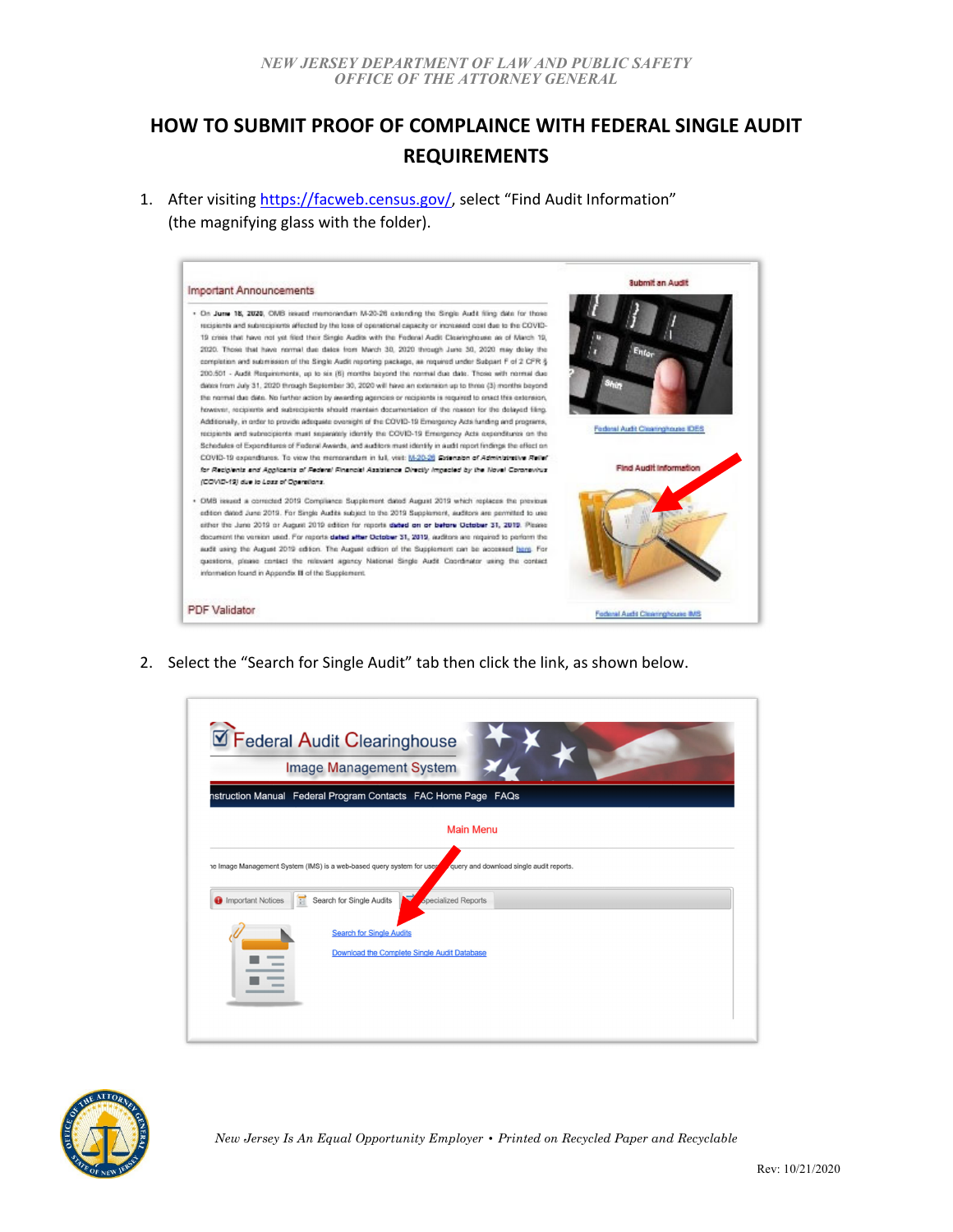3. Select the "General Information" tab. To conduct a search, the Auditee should enter their "EIN", have "All Years" selected in the "Fiscal Year" column, and "New Jersey" selected in the "Auditee State" column. Then select "search". If the Auditee does not know their EIN, they can search by their name and select themselves from the list of generated auditees.

| 6<br><b>Fiscal Year (Required)</b>          | FAC Release Date (MM/DD/YYYY)                     |
|---------------------------------------------|---------------------------------------------------|
| <b>Ø All Years</b>                          | From<br>To                                        |
| 2018                                        |                                                   |
| 2017                                        |                                                   |
| 2016                                        |                                                   |
| To                                          |                                                   |
| Fiscal Period End Date (MM/DD/YYYY)<br>From |                                                   |
| Auditee EIN <b>O</b>                        | <b>EIN Relationship</b><br>Either<br>$\checkmark$ |